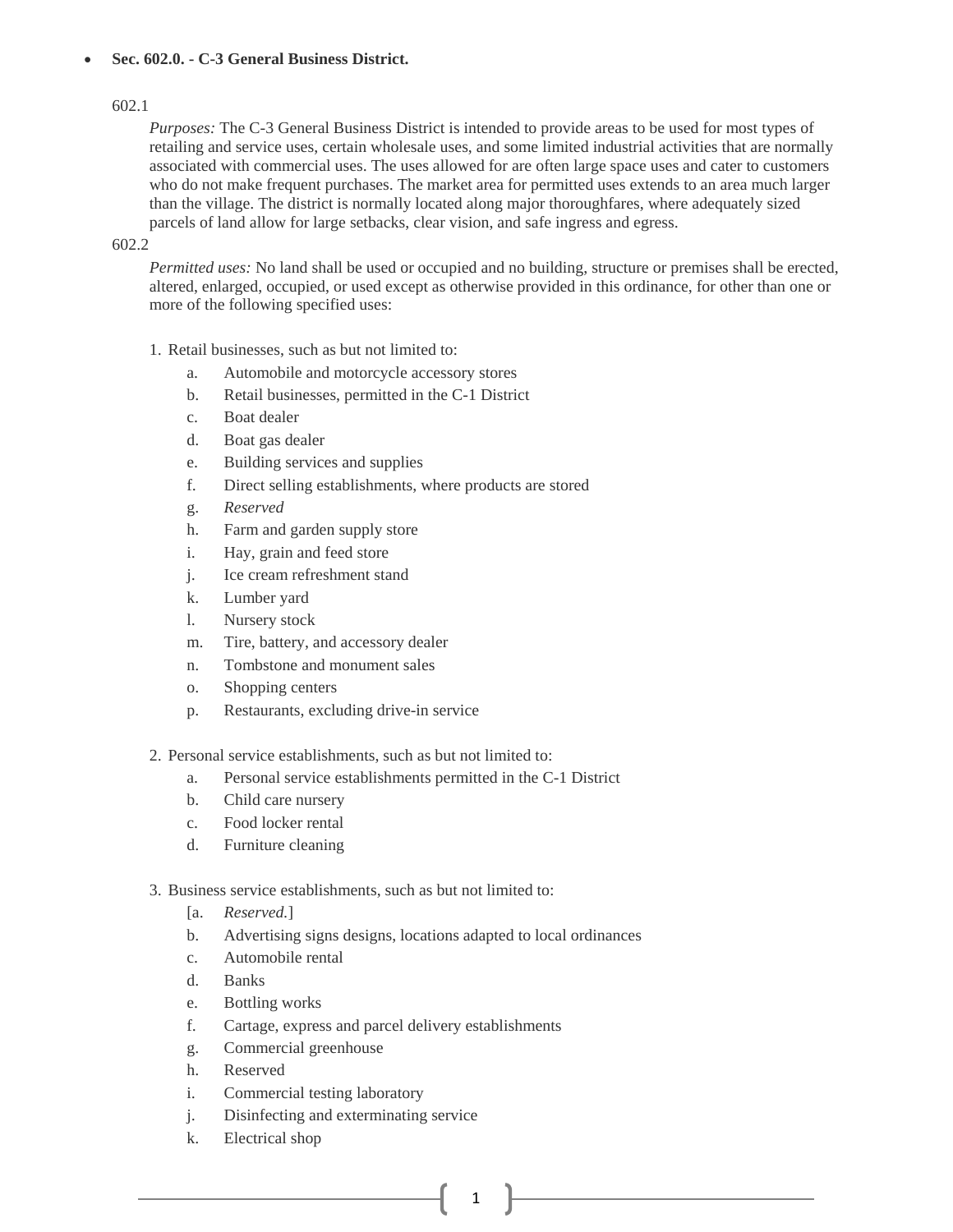- l. Equipment and electronic rental and leasing service
- m. Furniture and reupholstery
- n. Furnace supply and service
- o. Lawn mower and repair shop
- p. Medical clinics
- q. Paint shop
- r. Parking lot, commercial
- s. Plumbing and heating shop
- t. Radio and television repair shop
- u. Refrigerator shop
- v. Repair service, large major items
- w. Sewer cleaning and rodding service
- x. Sign contractor
- y. Swimming pool sales and service
- z. Taxidermist
- aa. Towing service
- bb. Veterinary clinic, animal hospital, and kennels
- cc. Water softening service
- dd. Window cleaning firm
- 4. Professional office establishments, such as but not limited to:
	- a. Professional office establishments permitted in the C-2 District
- 5. Public, quasi-public, and governmental Buildings and facilities, such as but not limited to:
	- a. Public, quasi-public, and governmental Buildings permitted in the C-2 District
	- b. Public service and municipal garages
	- c. Ambulance service
- 6. Residential uses, such as but not limited to:
	- a. Convalescent, nursing home, rest home or sanitarium
	- b. Hotel and/or motel
	- c. Tourist cabins or home
- 7. Wholesale uses, such as but not limited to:
	- a. Direct selling establishments, where products are stored and distributed
	- b. Other wholesale establishments
	- c. Wholesale bakery
- 8. Industrial type uses, such as but not limited to:
	- a. Dairy products manufacture
	- b. Printing, publishing, or lithography establishments
	- c. Laundry, dry cleaning and/or dyeing plant, central facility serving more than one retail outlet

2

d. Industrial launderer

# 602.3

*Accessory uses:* As permitted in accordance with Article II, section 215.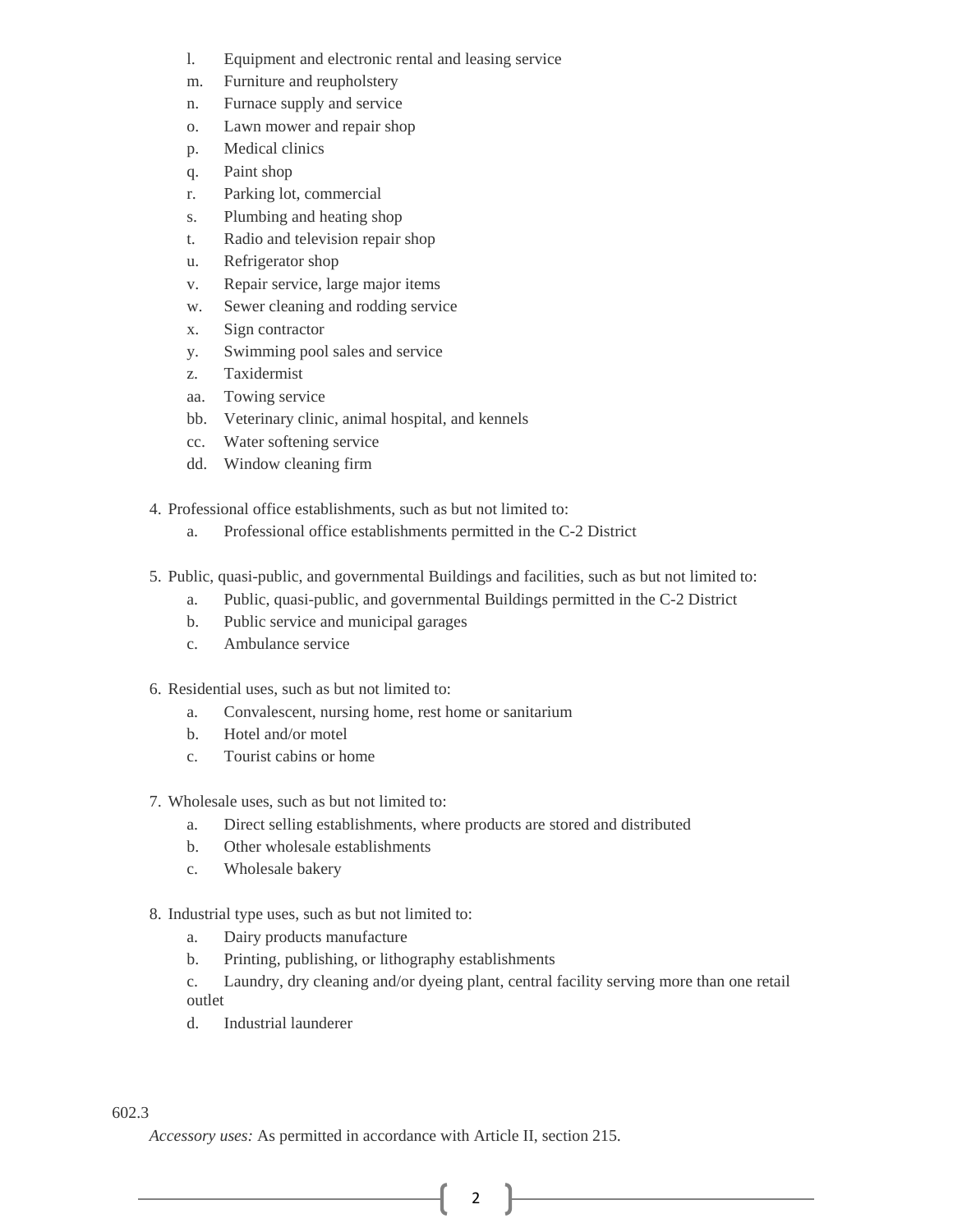1. Temporary storage containers may be located or placed in the front yard, or side or rear yard which abuts a residential zoning district only as a special use.

## 602.4

*Special uses:*

- a. Automobile diagnostic center or clinic
- b. Automobile driving instruction
- c. Automobile laundry
- d. Auto painting
- e. Automobile rental
- f. Automobile repair shop
- g. Automobile service station
- h. Automobile undercoating service
- i. Body shop
- j. Bus passenger station
- k. camper sales
- l. Drive-in cleaners
- m. Drive-in banking facilities
- n. General repair shop
- o. Planned unit development
- p. Mobile home dealer
- q. Motor vehicle dealer
- r. Motorcycle sales
- s. Motorcycle service and repair
- t. Repair service
- u. Residence of the proprietor of a commercial use
- v. Taxicab stand
- w. Tire re-treading and repair shop
- x. Undertaking establishments and funeral parlors
- y. Used car lot
- z. Used furniture and second-hand store
- aa. Drive through facilities on the same zoning lot with any other special or permitted usage in
- the C-3 General Business District
- bb Warehouse and mini-storage facilities
- cc. Automotive filling stations
- dd. Drive-in restaurants
- ee. Dancing school or studio
- ff. Recreational activity club
- gg. Gymnastics studio
- hh. Martial arts studio
- ii. Health and fitness center
- jj. Mixed occupancy-combined commercial and multiple residential establishments
- kk. Medical cannabis cultivation center
- ll. Medical cannabis dispensing organization

602.5

*Temporary uses:* All temporary uses shall comply with the provisions of Article II, section 216. The following uses may be operated as a temporary use.

3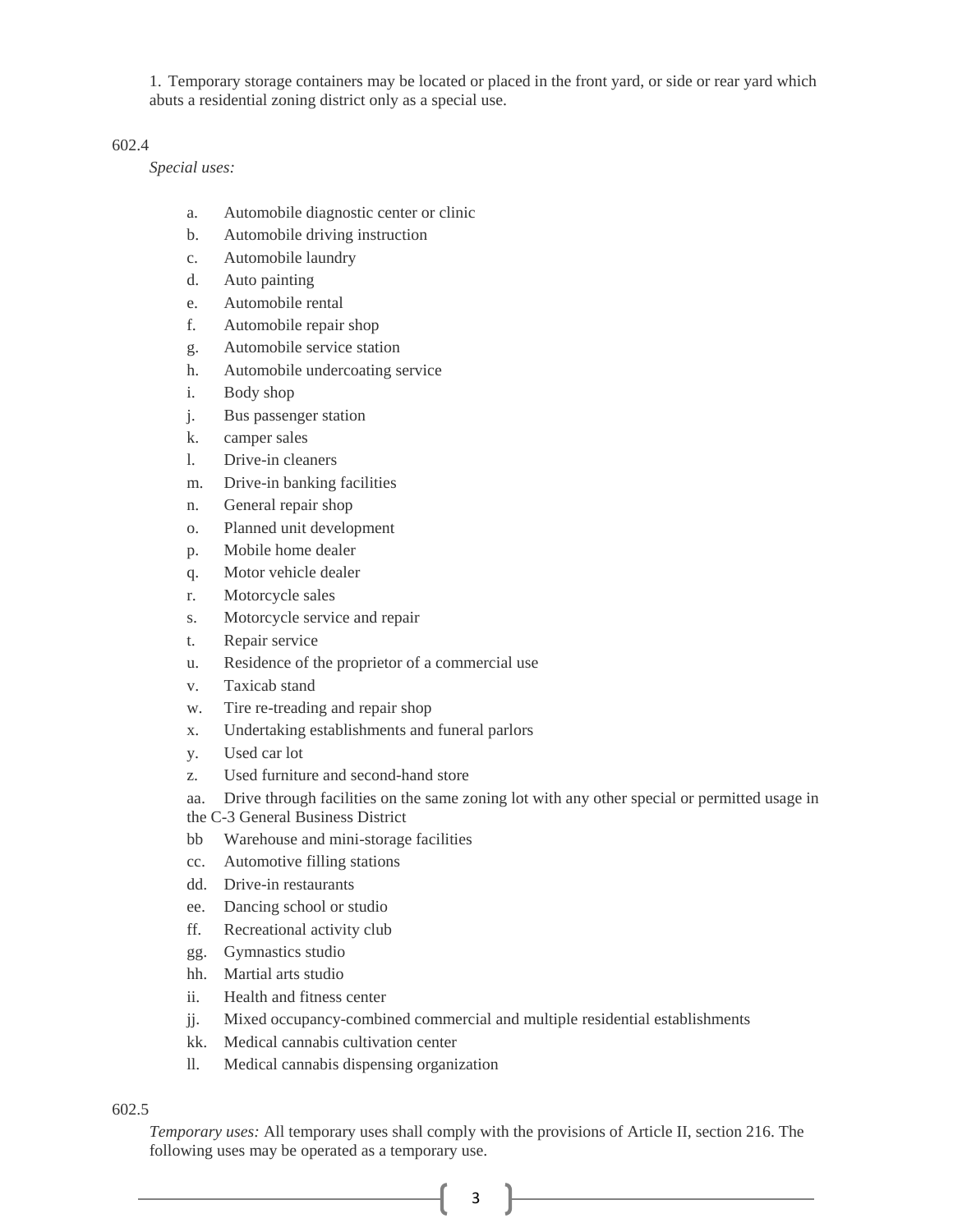All temporary uses permitted in the C-1 Local Shopping District.

### 602.6

*Lot size requirements:* With the exception of planned developments, a separate ground area herein called the zoning lot, shall be designated, provided and continuously maintained for each structure containing a permitted use or special use.

| А.             | .               |                      |
|----------------|-----------------|----------------------|
| $\mathbf{B}$ . | $\frac{1}{100}$ | $\Delta \Delta$<br>. |

#### 602.7

*Yard requirements:*

A. *Minimum front yard:* All structures, excluding signs, shall maintain a setback of at least 50 feet from the front lot line. The first 20 feet shall be used for perimeter landscaping, screening, and a means of ingress and egress only.

B. *Minimum corner side yard:* All structures shall have a minimum corner side yard of 30 feet.

C. *Minimum interior side yard:* All structures shall have a minimum interior side yard of 15 feet.

D. *Minimum rear yard:* All structures shall have a minimum rear yard of 30 feet.

### 602.8

*Bulk regulations:*

A. *Maximum structure height:* No structure or portion thereof shall exceed a height of 40 feet. A structure exceeding the maximum permitted height shall require a special use permit.

B. *Floor area ratio:* Not to exceed 1:2.

#### 602.9

*General development standards:*

1. *Performance standards:* All activities shall conform to the performance standards established for the I-1 Limited Industrial District.

2. *Outdoor sales:* All outdoor sales space shall be provided with a permanent durable, and dustless surface, and shall be graded and drained as to dispose of all surface water.

3. *Outdoor storage:* All outdoor storage facilities for accessory uses and products shall be enclosed by a fence, wall or plant materials adequate to conceal such facilities from adjacent properties and the public right-of-way.

4. *Waste materials:* No materials or wastes shall be deposited upon a lot in such a form that they may be transferred off the property by natural causes or forces.

5. *Screening:* Where a commercial use abuts or is across the street from a residential district, adequate screening shall be provided. Five-foot landscape screening is required except on corner lots where 36 inch high screening is limited to 30 feet in both directions from the corner.

6. *Storm drainage and entrance curbs:* Required on all street frontages and shall meet the approval of the village engineer and village standards.

7. *Ingress and egress:* On all commercial lots with less than 200 feet frontage on a public road, access is limited to one combined ingress and egress with a minimum width of 20 feet and a maximum width of 32 feet measured from inside of curbs at property line. On all commercial lots of 200 feet and over frontage on a public road, access is limited to two combined ingress's and egresses. With a minimum width of 32 feet measured from inside of curbs at property line locations. Details of ingresses and egresses to meet state, county, and village requirements.

8. *Landscaping:* A general landscaping plan must accompany all applications for building permits requested for the construction of new buildings. The landscaping plan must show all areas, which will

 $4$